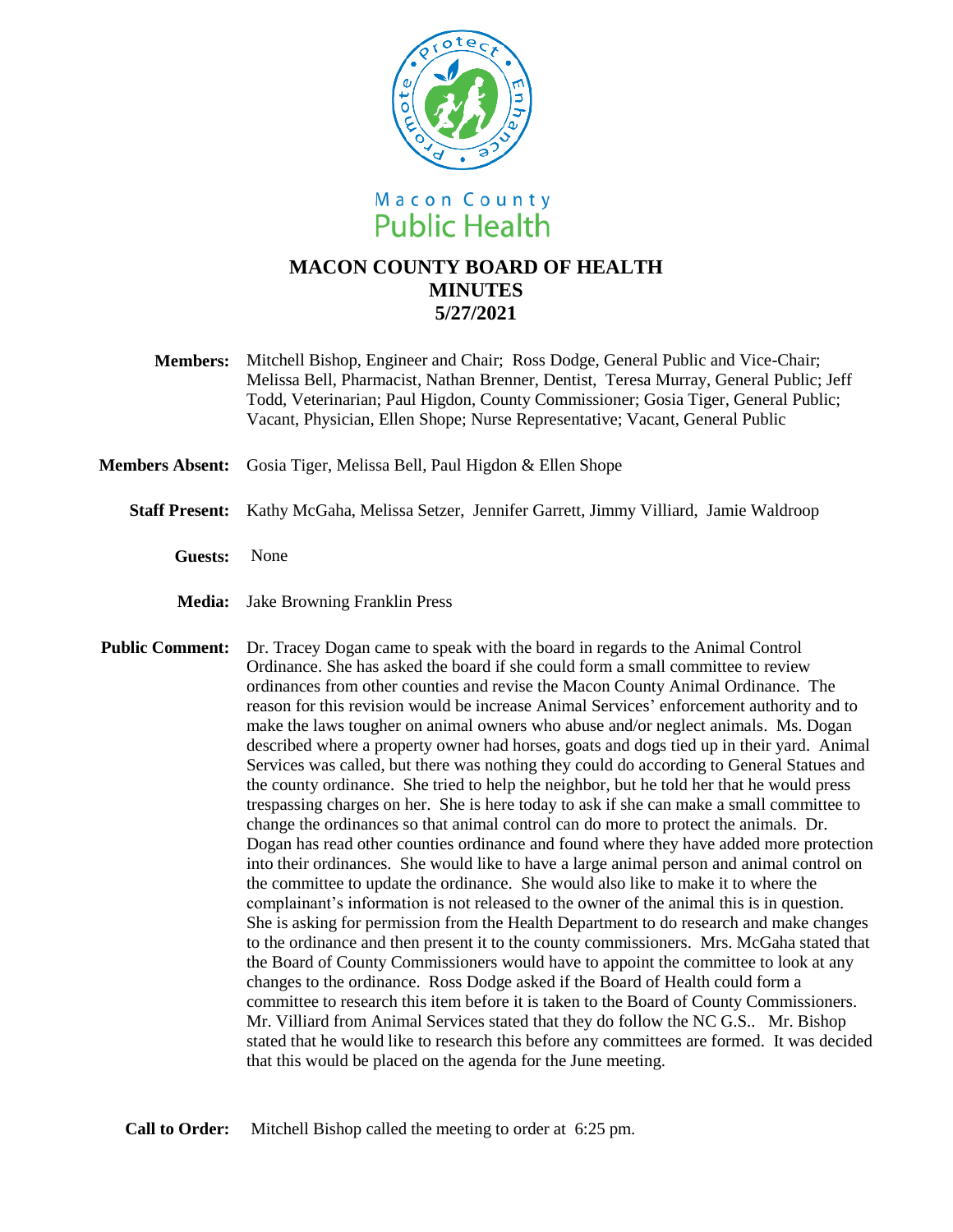**Welcome/Intro:** Mrs. McGaha announced to the board that Dianna Harkins has retired.

Mrs. McGaha also stated that Macon County Public Health received the Above and Beyond Award at the Chamber of Commerce Meeting for their efforts with the COVID pandemic.

- **Agenda Approval:** Ross Dodge made a motion to approve the agenda with the removal of the Annual Child Fatality Prevention Report. Teresa Murray seconded the motion. Motion passed unanimously.
	- **Presentations:** Jamie Waldroop, Communicable Disease Nurse presented the Communicable Disease Annual Report. In 2020, Macon County faced a challenge unlike anything we had ever seen before. The COVID pandemic arrived in Macon County with its first case on March 15, 2020. Macon County began preparing for the virus early in the year by holding meetings to determine what the response to the Coronavirus would be when it arrived in the county.

Coronavirus testing began with the first COVID test administered to a patient on March 11, 2020. To qualify for a COVID Test initially patients had to have symptoms and had to have traveled to a foreign location the CDC deemed susceptible for COVID. Early testing was a challenge due to the fact there was a shortage of testing kits worldwide. Staff nurses began testing patients at home. After testing kits became more readily available testing moved to a drive thru format outside the health department. Macon County Public Health began providing COVID vaccinations in late December of 2020. Macon County has had approximately 3,171 cases of Coronavirus since the pandemic started, has provided over 9,500 COVID tests and has given over 12,000 vaccines. From the beginning the staff at Macon County Public Health responded quickly and efficiently to insure the health and safety of the community. The year of 2020 ended with 1856 Positive COVID cases and 16 COVID deaths.

As of this day, the Health Department alone has given over 12k shots through the drive through clinic. They are starting to see a decline in people who want the vaccine. It was stated in the meeting that at this time Macon County is 49 % vaccinated.

The services they normally offered at the department have been scaled down due to COVID. STD numbers for the year has went down mainly because they had to cut down on the number of appointments they were taking. Mr. Waldroop explained that there are 79 reportable conditions in North Carolina (including sexually transmitted diseases). The Health Department monitors these communicable diseases for the entire county. Any private practice or medical facility has to report those diseases to the Health Department.

A few things he highlighted were the fact that there have been no cases of active TB that were diagnosed in 2020. There was one influenza outbreak in 2020 and only one case of Hepatitis A in 2020, compared to two cases in 2019.

**Approval of Previous**  Teresa Murray made a motion to accept the minutes. Mitchell Bishop seconded the **Meeting Minutes:** motion. The motion passed unanimously.

## **Old Business:**

COVID-19 Update As of today, we have 7 active positive cases. This is the lowest that has been seen since the beginning. The department had a very successful clinic yesterday giving out Moderna and Janssen to anyone over 18 years of age and Pfizer to anyone 12 and older.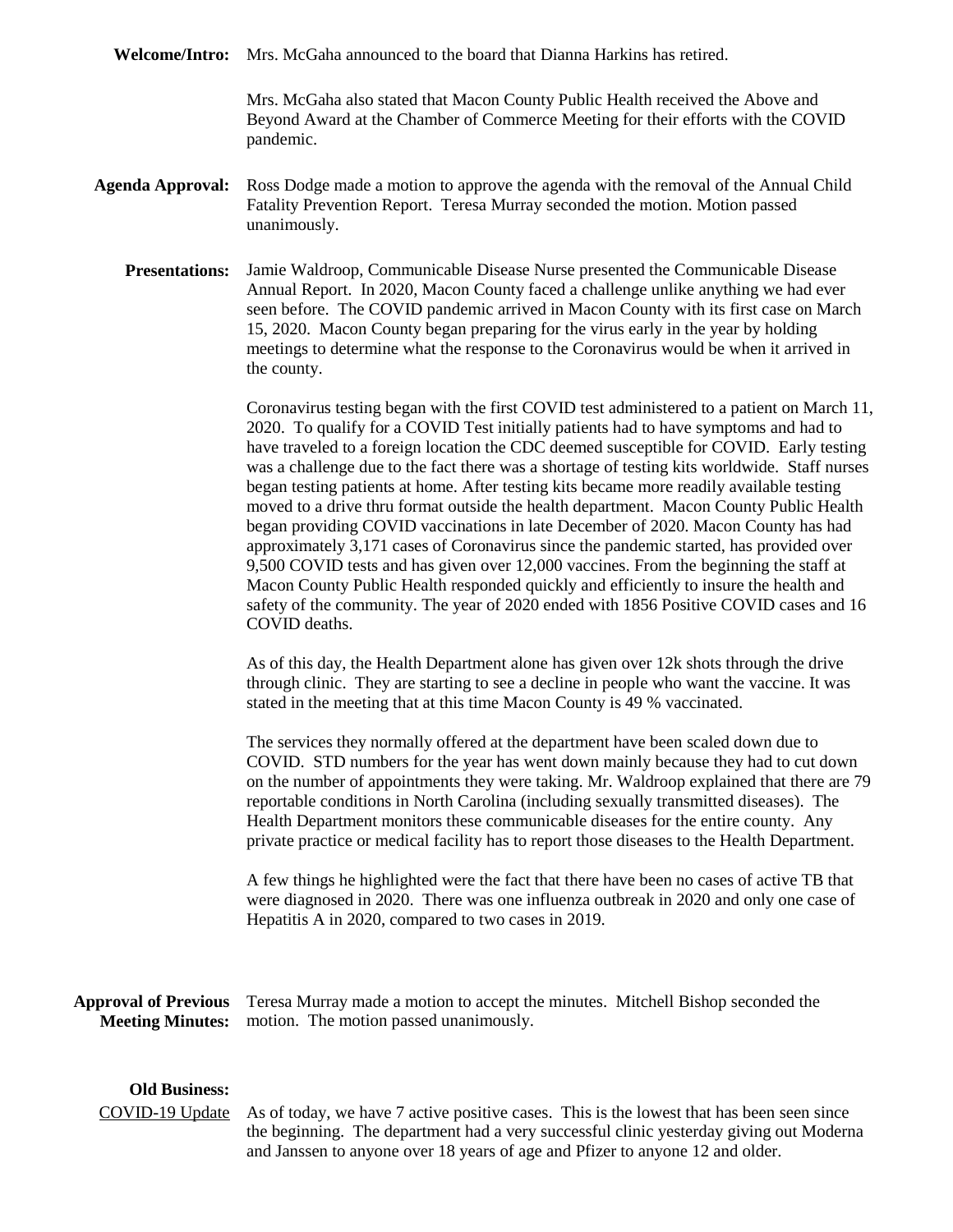The state has made some changes. The old guidance was that if you received a vaccine within the last 14 days you were unable to have the COVID vaccine. The new guidance states that you may now have the COVID vaccine even if you have received a vaccine within that timeframe. They have also changed the amount of time Pfizer can be stored in a regular freezer or refrigerator making it easier to store. Mr. Dodge asked if there was any information concerning the booster. Mrs. Garrett stated that there is no information at this time. Once the CDC releases it to the state, the state will then release to the providers.

## **New Business:**

FY22 Budget Update Tuesday night the County Manager presented the FY22 Budget to the Board of County Commissioners. There were a few cuts made to the budget for the Health Department but no drastic changes at this time. The County Manager also gave a snap shot of the salary study to the County Commissioners during his meeting. Mrs. McGaha stated that she has been on the salary study committee since the beginning and Gallagher has now collected all the information for the preliminary data. June  $3<sup>rd</sup>$  will be a work session for the County Commissioners for the budget. The County Manager has asked for a certain amount of money be set aside to cover the salary study. The salary study is still an ongoing process and results may not be available until August or September.

Plan for Returning to Regular Services Mrs. McGaha stated that June  $18<sup>th</sup>$  would be the last day that the call center is off site. The call center will return to the department on June  $21<sup>st</sup>$ . At this time, the call center is only averaging 70 calls a day. Therefore, there is not a need for a large amount of staff focusing on calls. Mr. Drake and his staff have been wonderful and so very helpful to this department and the community. Mr. Drake has been supportive by offering to house the call center in two of his facilities. Mrs. Garrett stated that they currently have 2 groups helping and they would be CCTO and the National Guard. The CCTO is the COVID Contact Tracing Organization. They have been utilized for testing; vaccinating two CCTO staff members are at the call center. The National Guard has been here since February. They have been working toward taking over the testing and vaccinations so that MCPH staff can open up programs that have been limited or stopped during the pandemic. The National Guard will be taking over the full process from checking patients in to observation. During the transition all operations out front will move to the back of the building since there will be limited staffing outside. CCTO will continue doing contact tracing and staffing the call center at the department.

Adult Dental Needs Ross Dodge would like to see a review of the adult dental needs within the county and what the Health Department could do to help with the problem. He asked if the board would approve a committee to review and looking at possible ways of redoing or making services better. He would like to see where the dental program has been and where it could go. Also, what where the problems and what options would the Health Department have in order to resolve the adult dental needs within the county. Mrs. McGaha explained the different ways of looking at why we would need adult dental care. Information will be gathered and then brought to the board. Adult dental needs will be placed on the agenda for the June meeting.

**Discussion:** Animal Control Ordinance and Adult Dental needs will be added to the agenda for the June meeting.